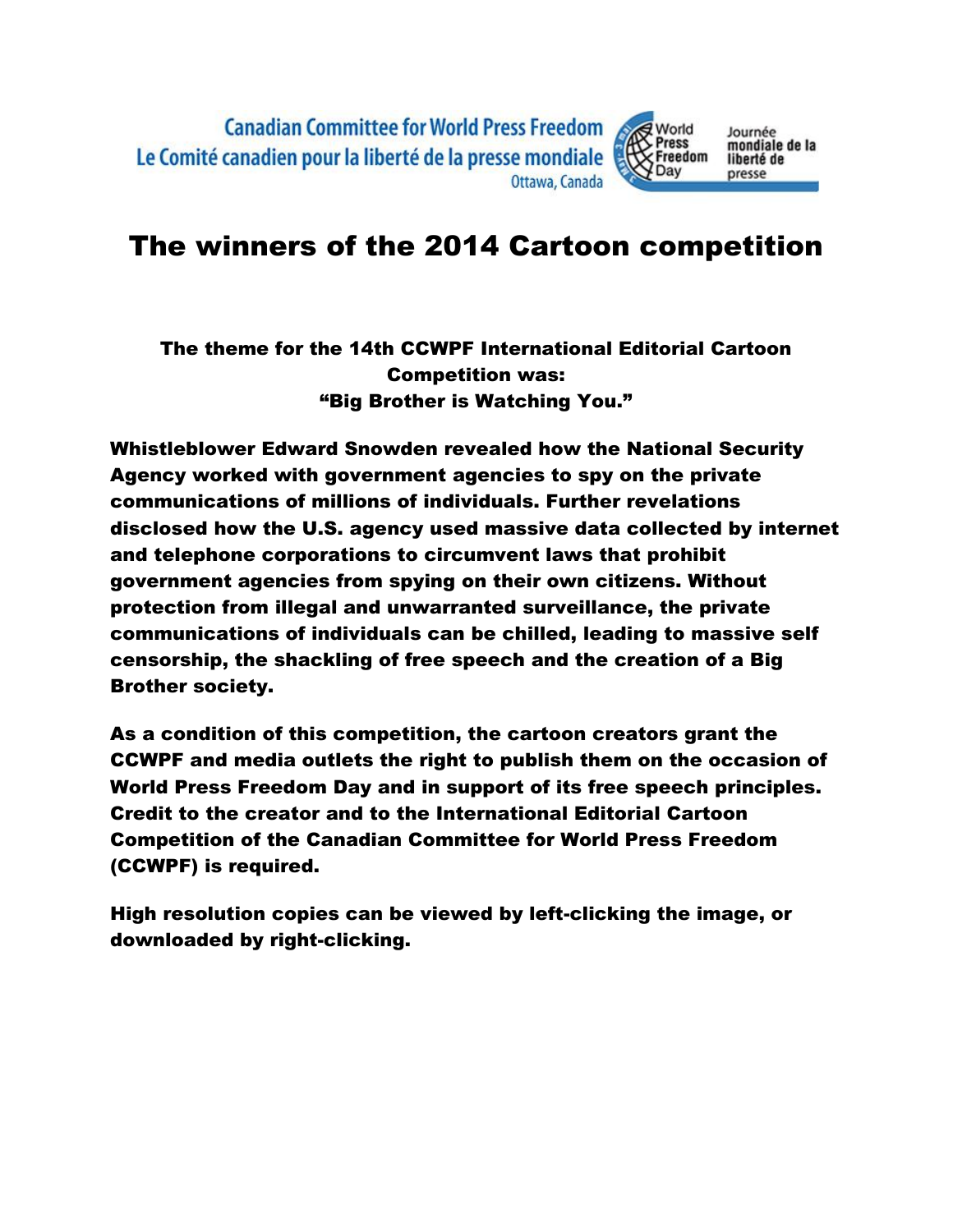

#### First Prize:

Bruce MacKinnon grew up in Antigonish, Nova Scotia. He started doing a weekly editorial cartoon with The Halifax Chronicle-Herald in 1985 and started working on a full-time basis in August of 1986. He has won 16 Atlantic Journalism Awards for editorial cartooning, was named "Journalist of the year" in 1991, and won the National Newspaper Award in both 1992 and 1993. In October, 2011 he was appointed to the Order of Nova Scotia.

The first prize cartoon wins \$1500 (Cdn) plus a certificate from the Canadian Commission for UNESCO and one from the CCWPF.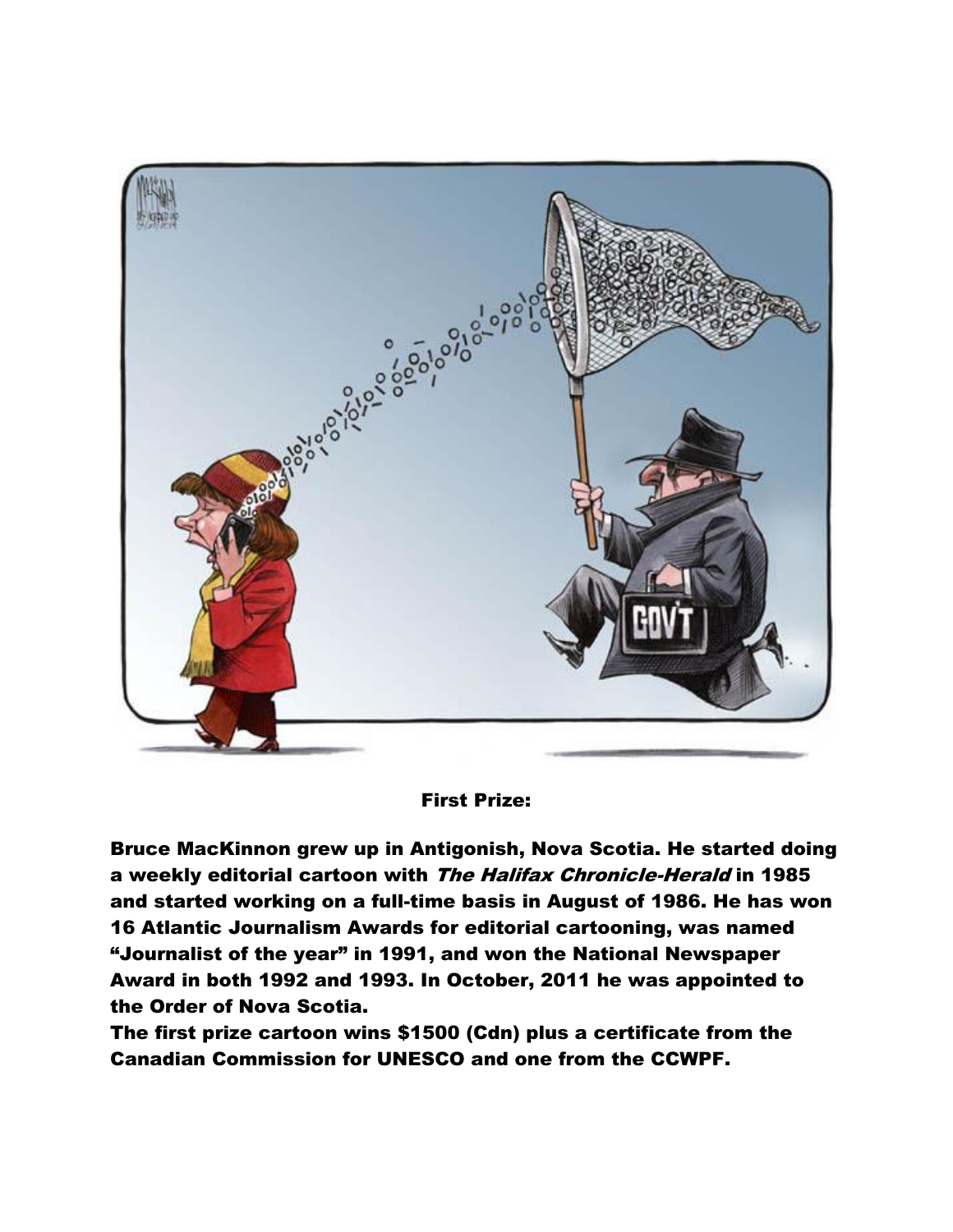

Second Prize:

Born in France in 1959, Pierre Brignaud began his career as a mechanical designer, before heading towards graphic arts. His work can be found in public institutions, magazines, and children's books. He is also the cartoonist for *l'Oeil Régional*, a weekly in the Montérégie region in Quebec, where he chose to settle ten years ago. The second place cartoon wins a prize of \$750 plus a certificate from the CCWPF.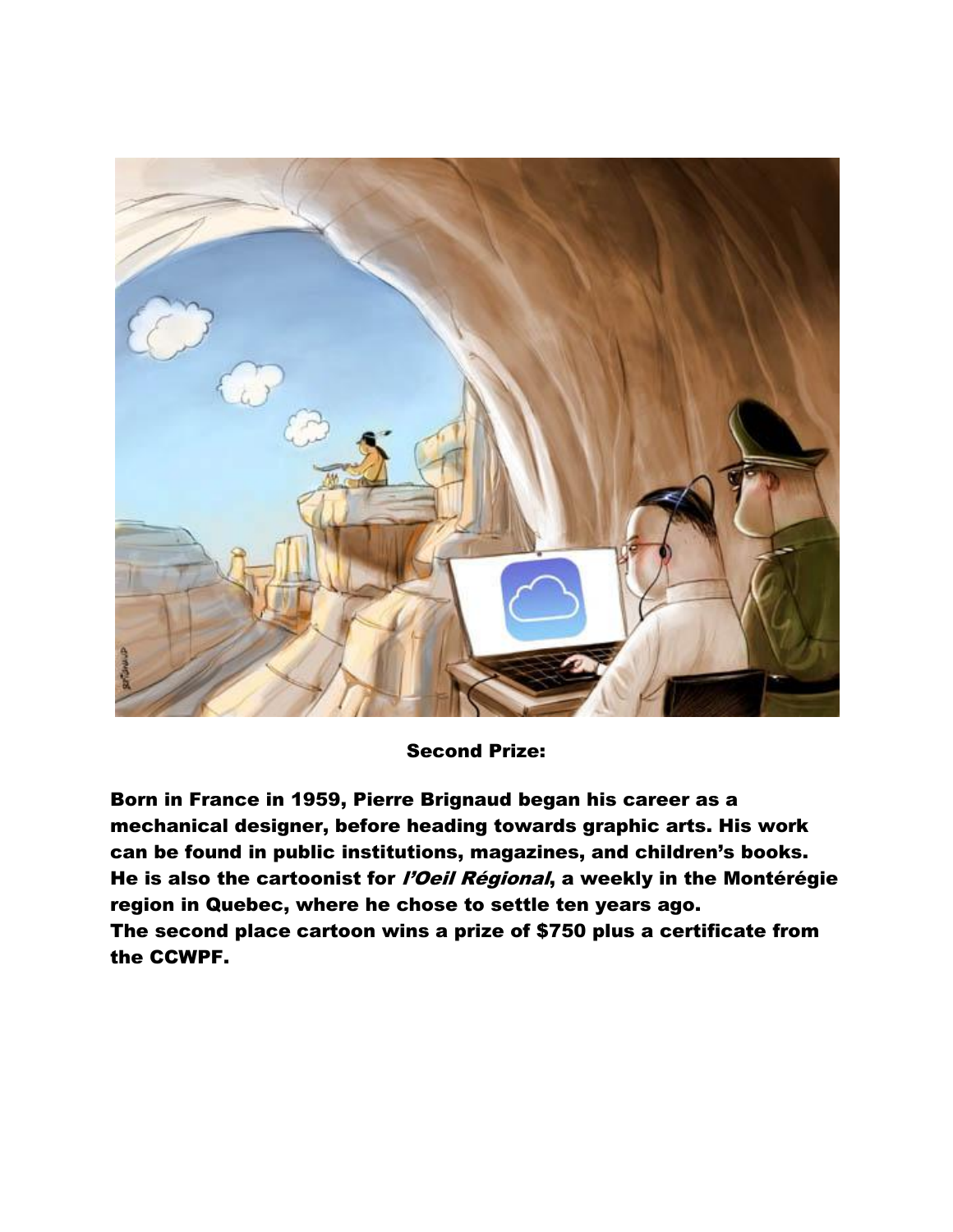

Third Prize:

Rodrigo de Matos was born in Angola in 1975. Editorial cartoonist for *Expresso* since 2006, he is currently published in its Economy pages and in the online edition. He also draws one cartoon a week for both Ponto Final and the Macau Daily Times. He was the Grand Prix winner of Press Cartoon Europe 2014 in Knockke-Heist, Belgium. The third place cartoon wins a prize of \$500 plus a certificate from the CCWPF.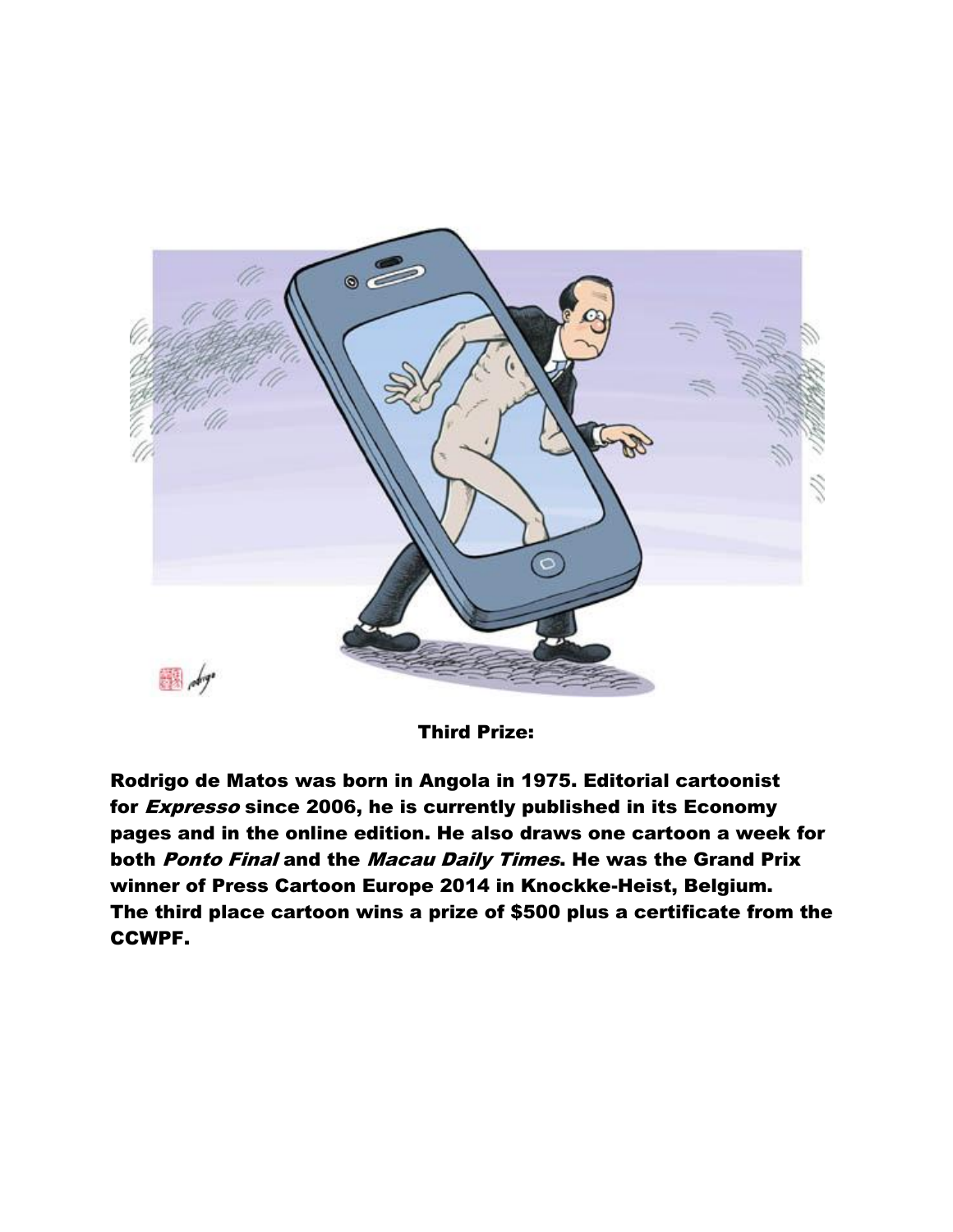# Runner-up Cartoons:

### Ten Runner-up cartoons receive a certificate from the CCWPF.



José Rubio Malagón (Spain)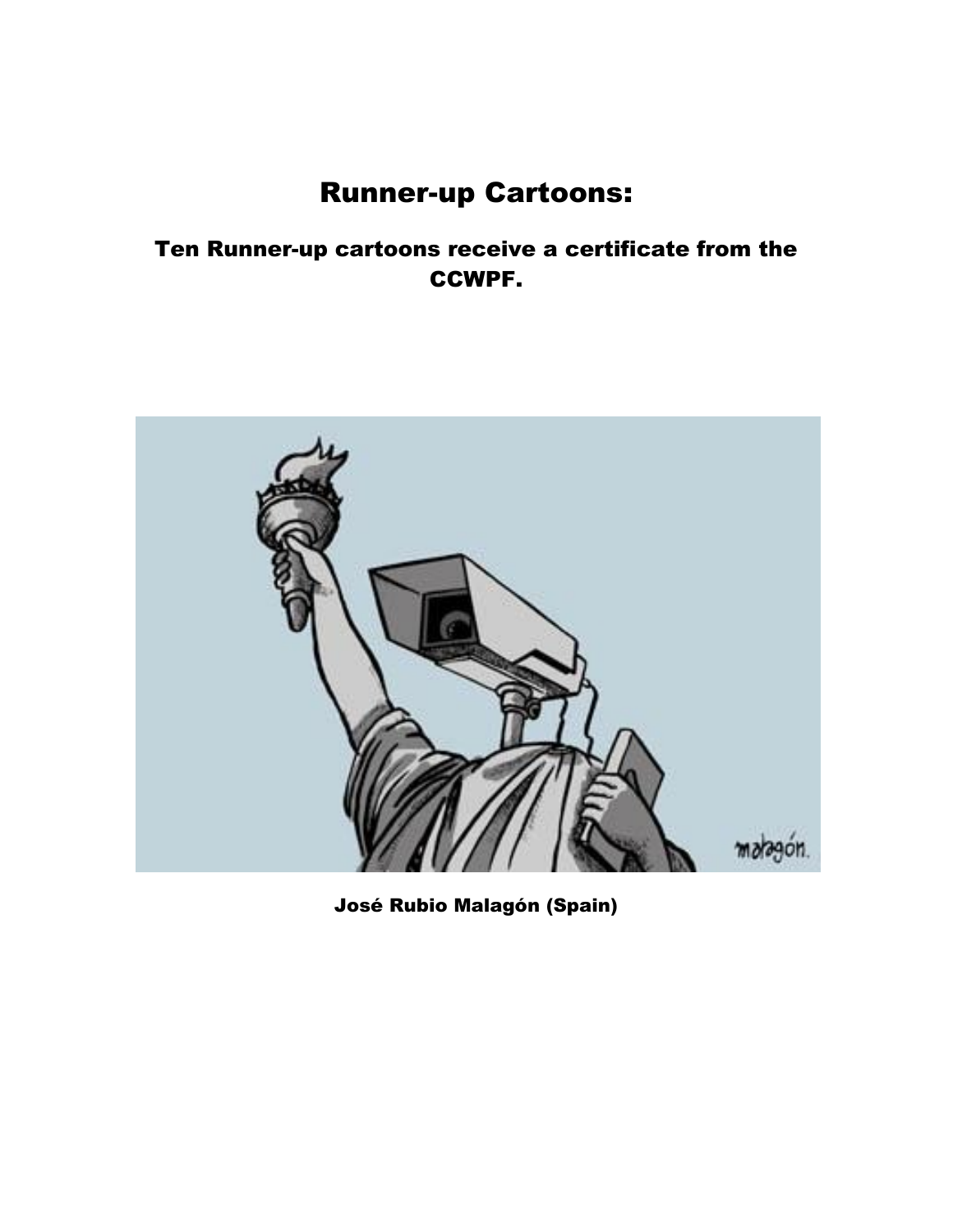

Ali Miraee (Iran)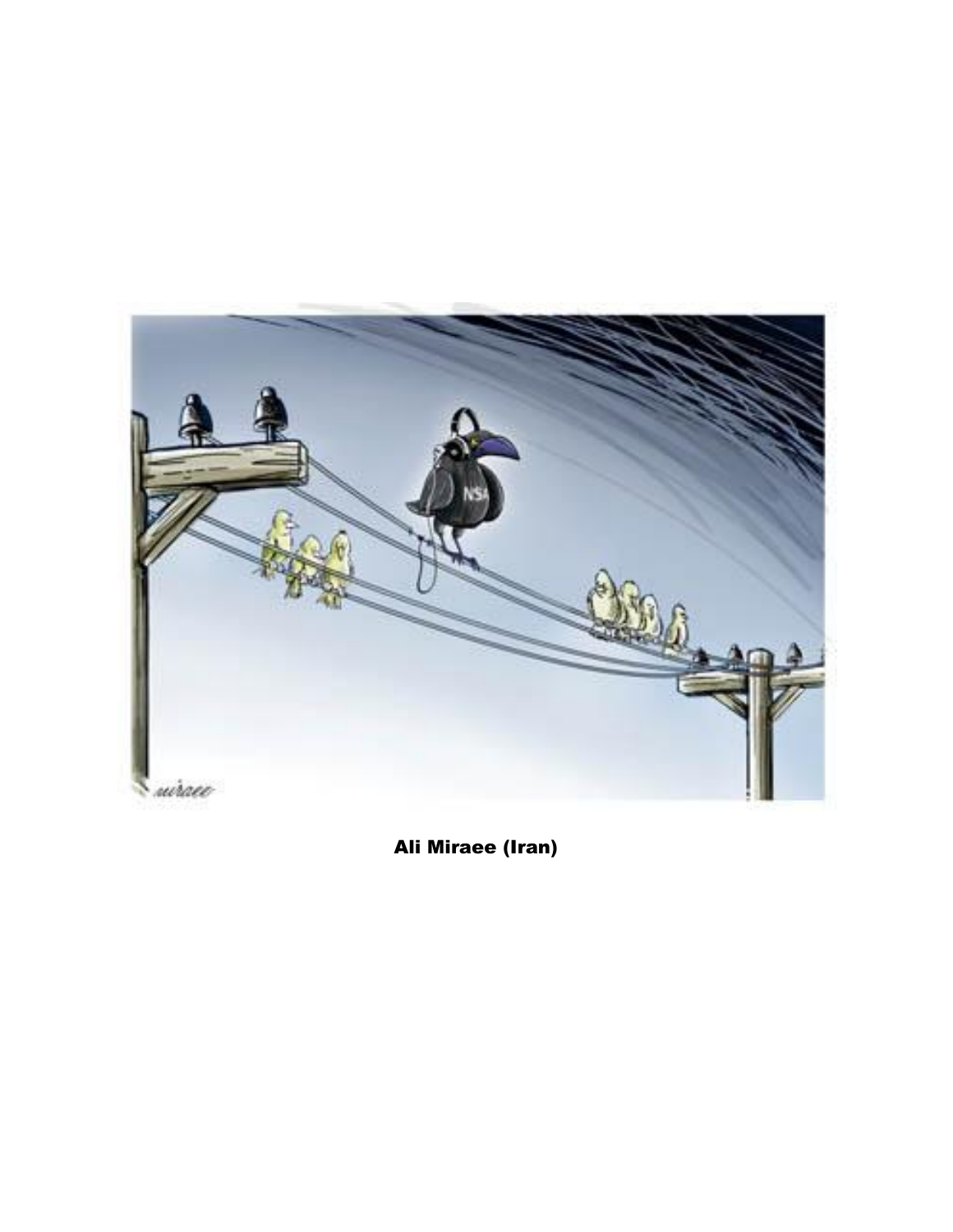![](_page_6_Picture_0.jpeg)

Gilbert Daroy (Philippines)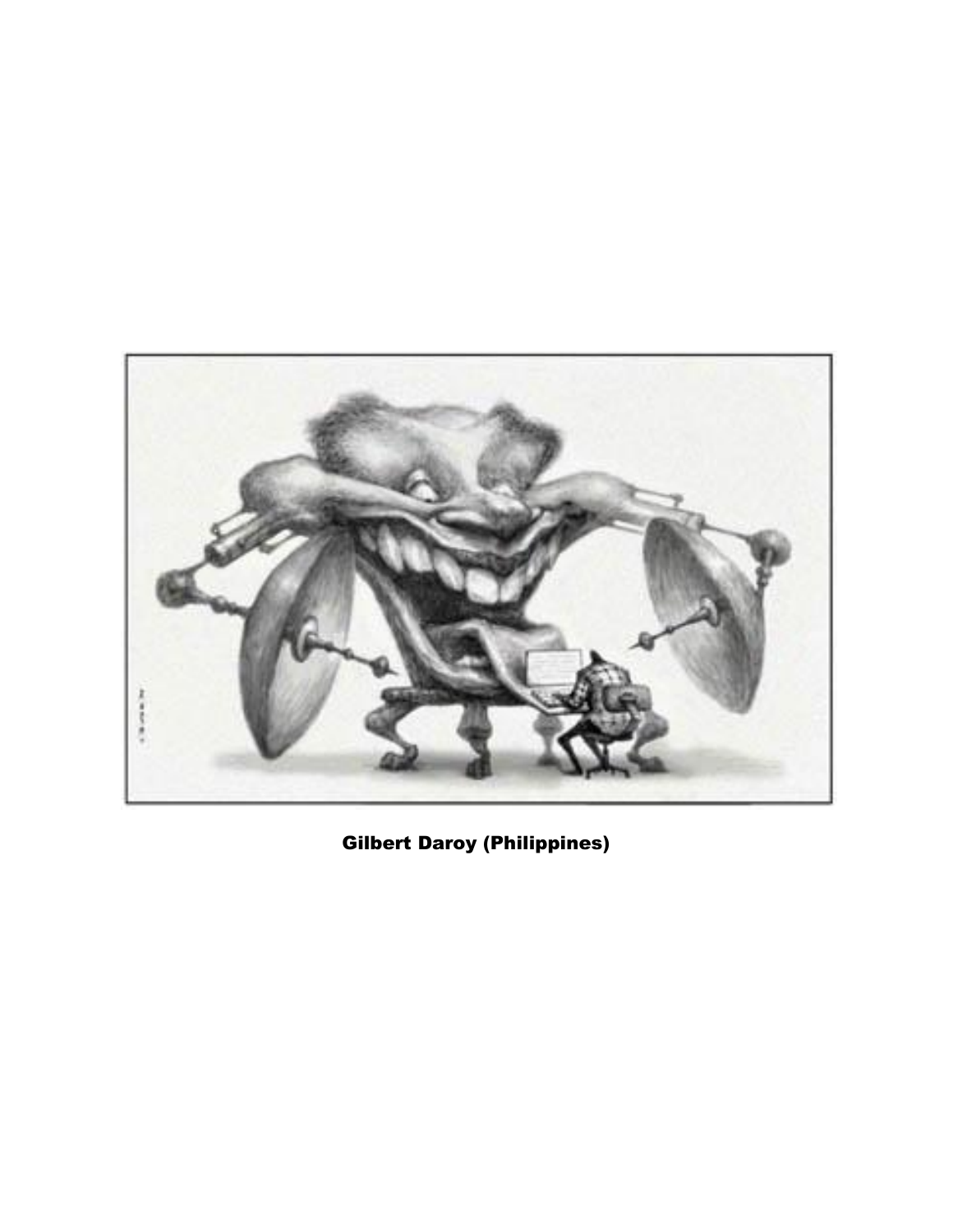![](_page_7_Picture_0.jpeg)

Diego Herrera (Canada)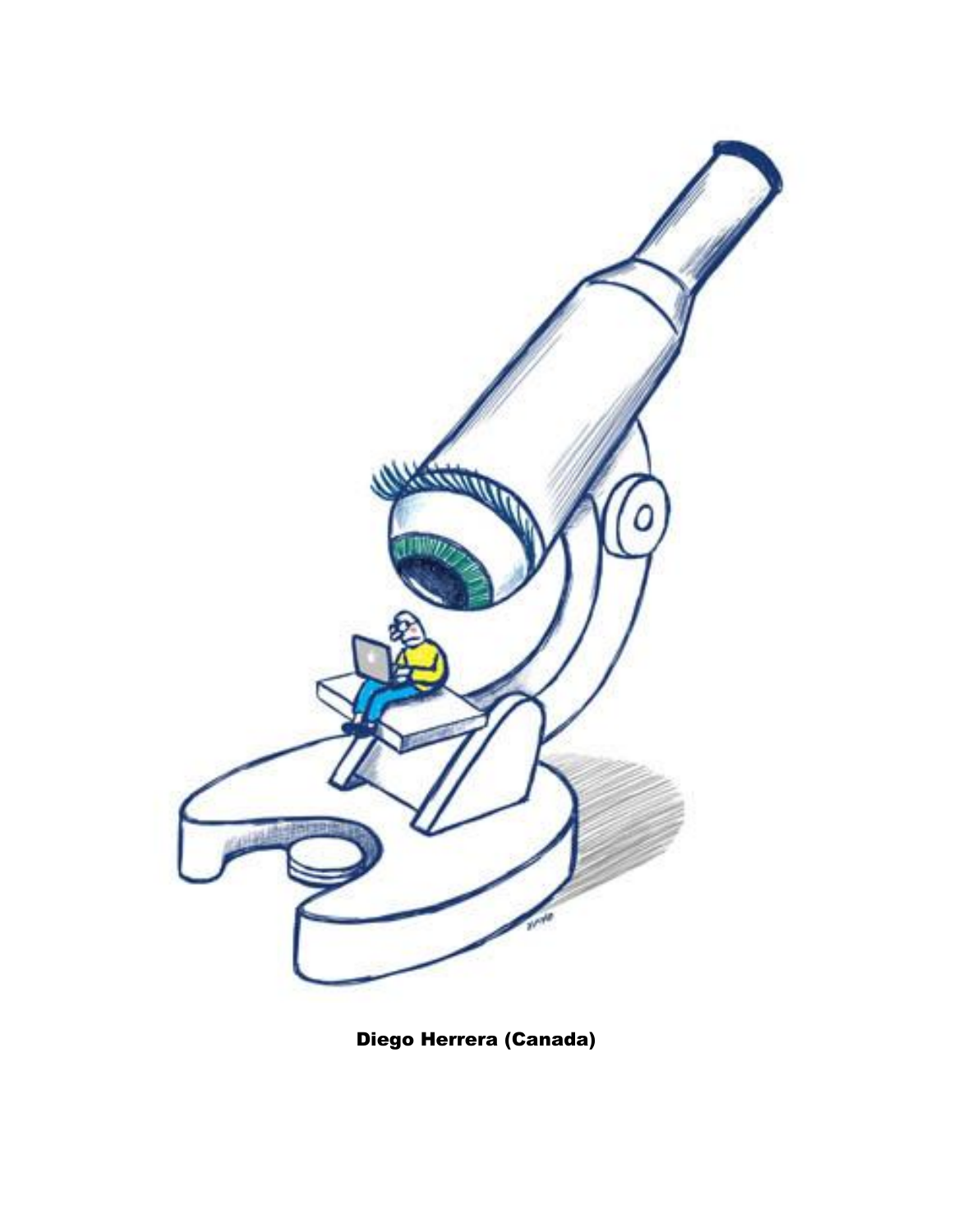![](_page_8_Picture_0.jpeg)

## Frédérick Fontaine (Canada)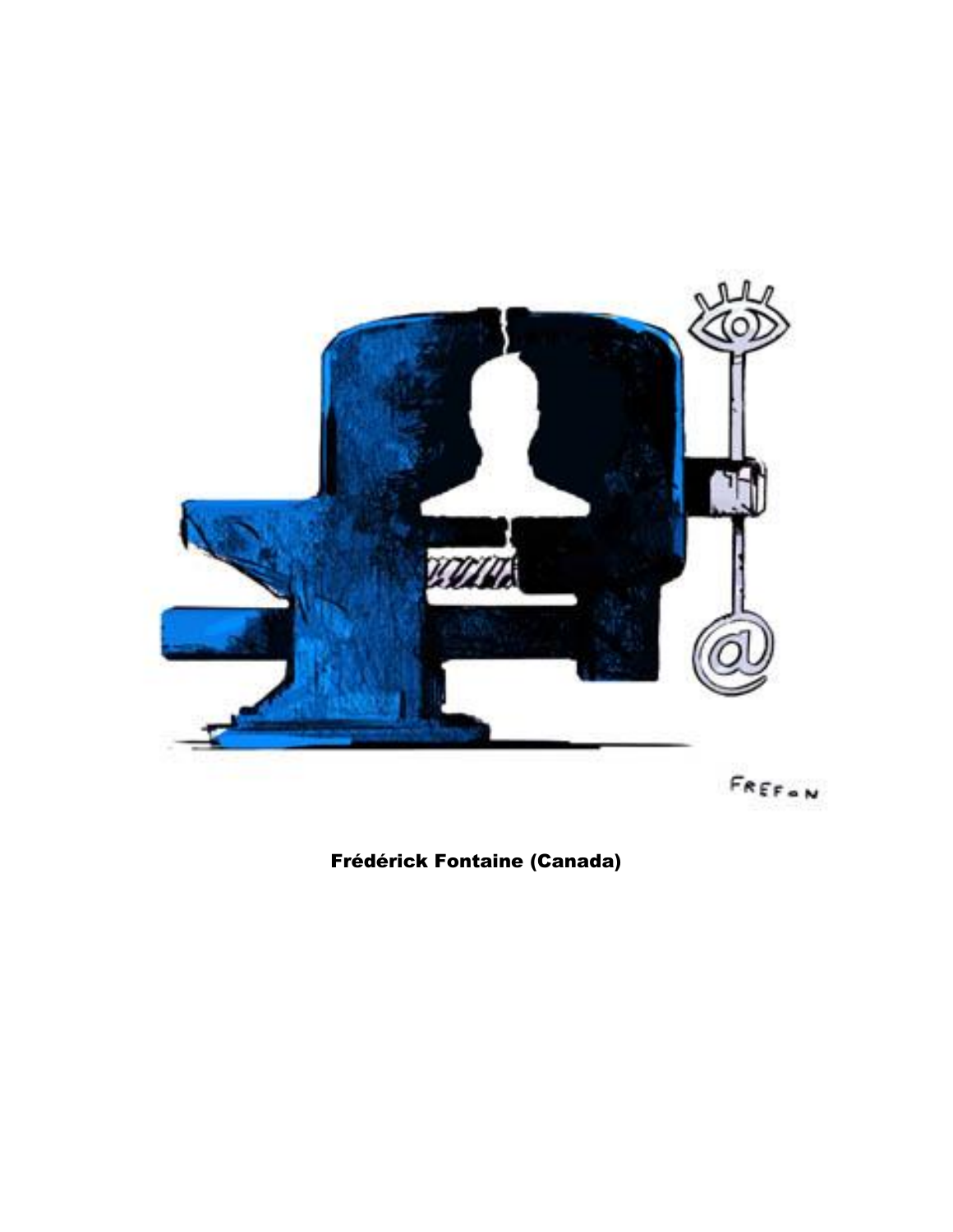![](_page_9_Picture_0.jpeg)

Daniel Murphy (Canada)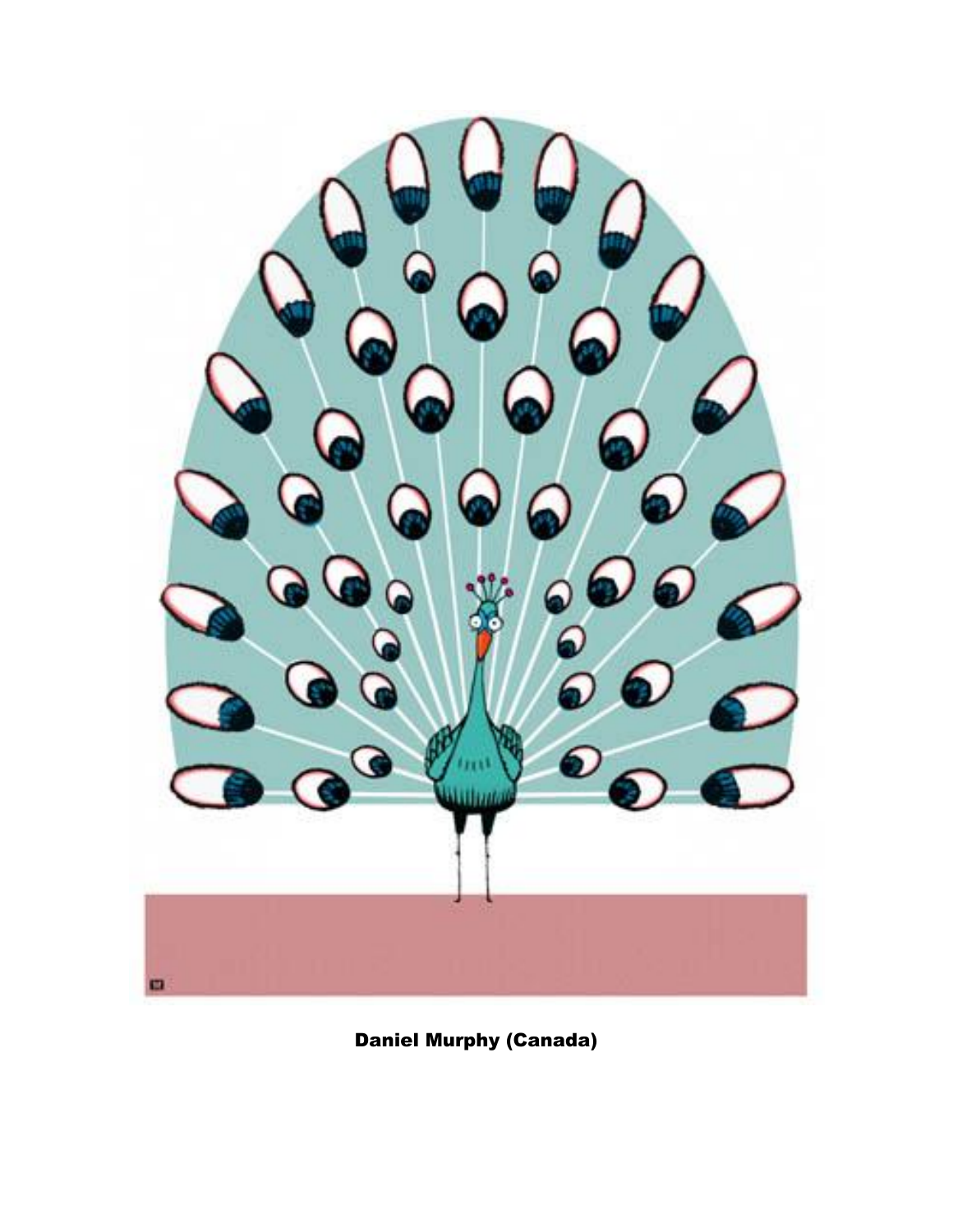![](_page_10_Picture_0.jpeg)

 $M_{\rm BH}$ 

Muammer Olcay (Turkey)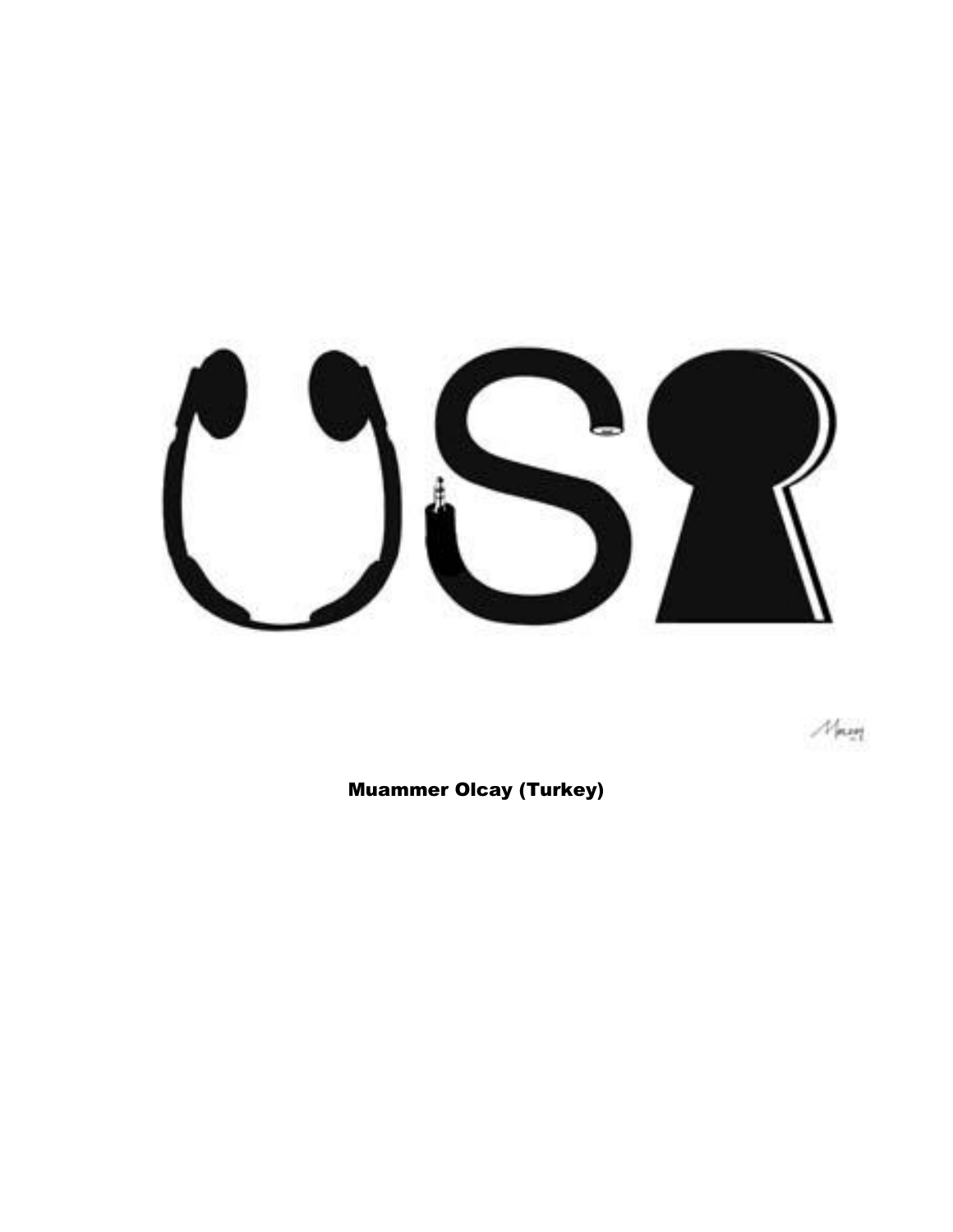![](_page_11_Picture_0.jpeg)

Run Tang Li (China)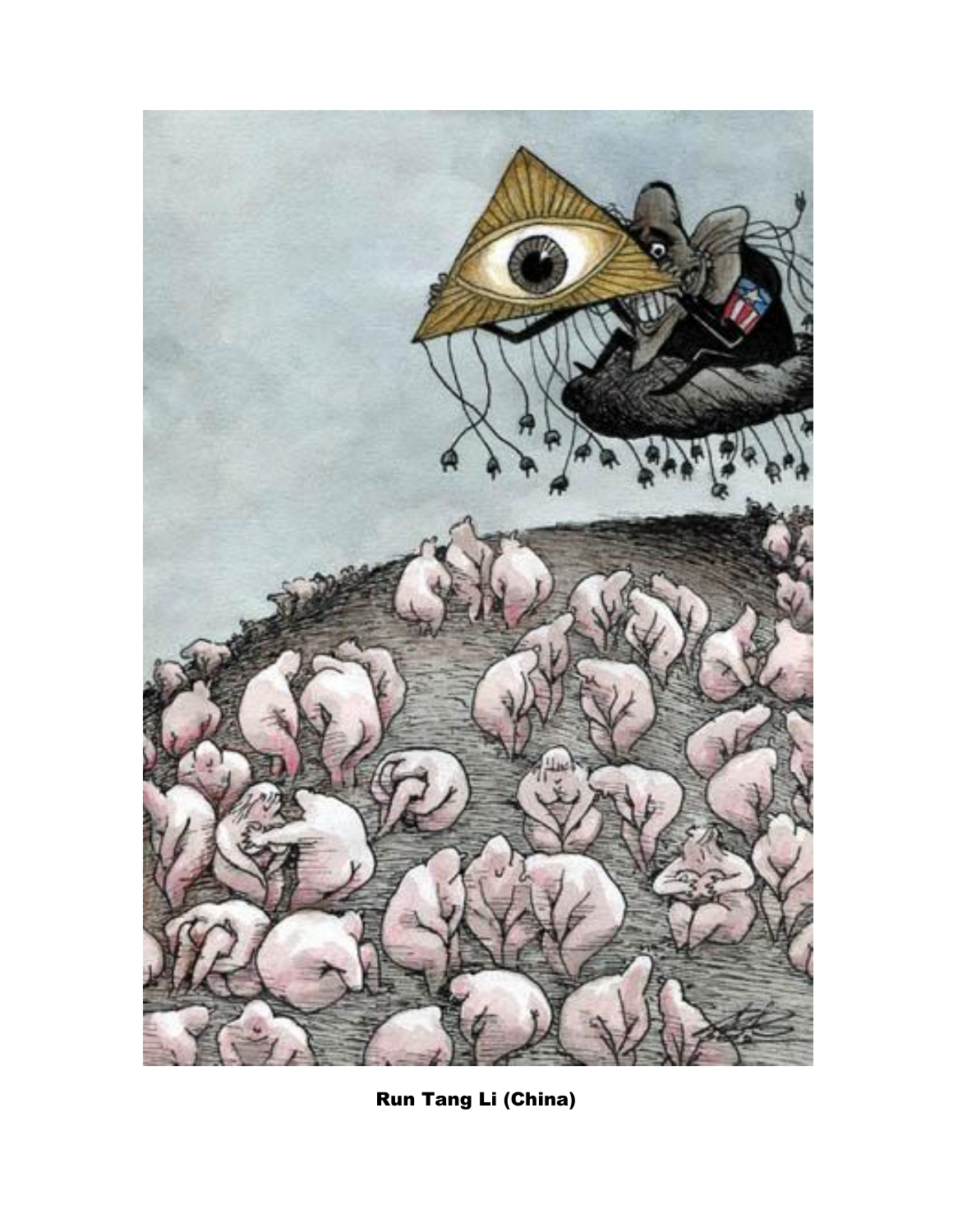![](_page_12_Picture_0.jpeg)

Kevin Kallaugher (USA)